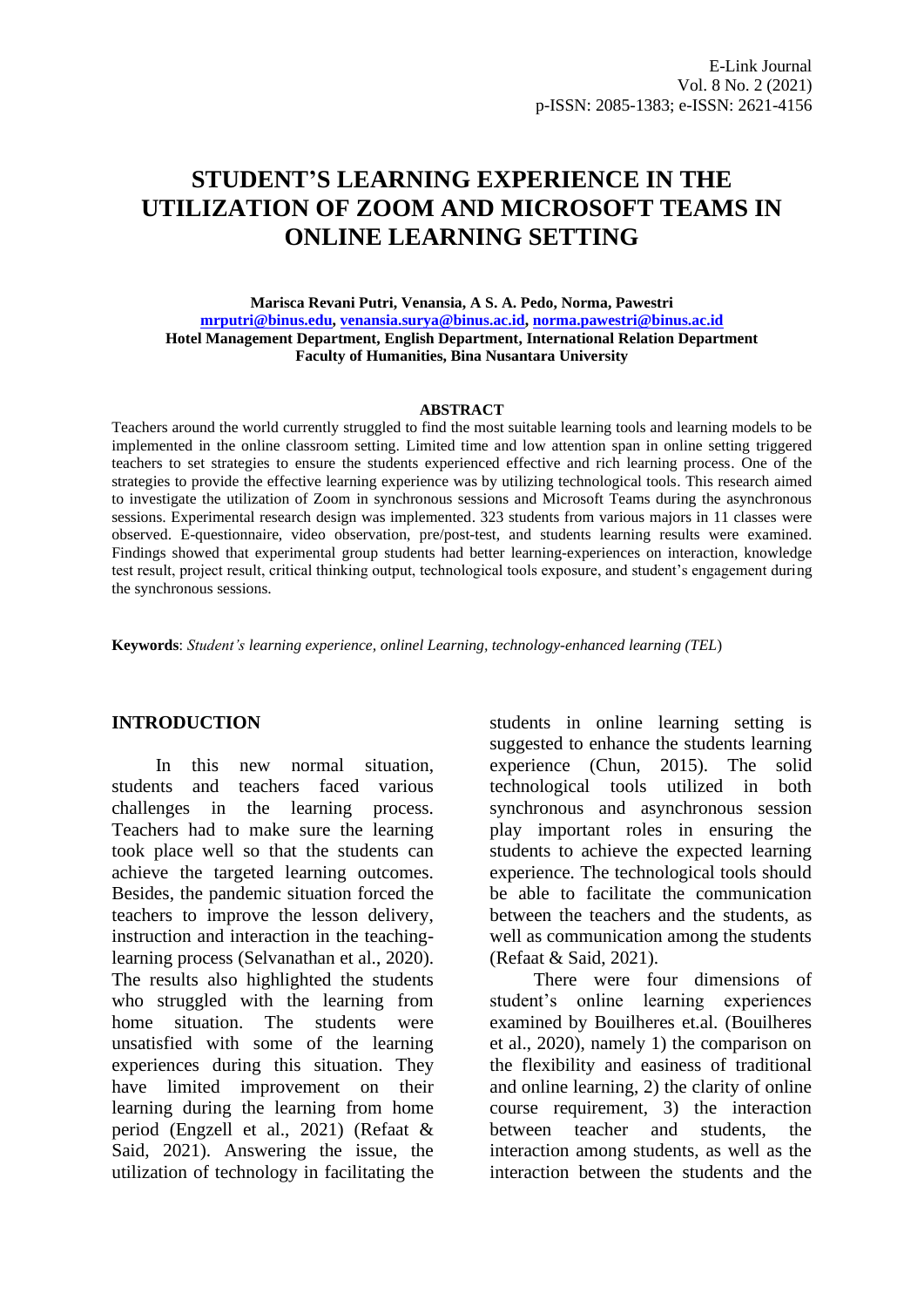learning materials, and 4) the student's engagement on the learning process.

Further, this study will focus on the third dimension and the fourth dimension. Yet, this study also will also find out the student's online learning experience on utilizing the technological tools during both synchronous and asynchronous sessions. In Bina Nusantara University, zoom meeting platform was officially utilized to facilitate the synchronous sessions. Besides, the institution also has LMS to facilitate the asynchronous sessions - BINUSMAYA. Nevertheless, in this study, Microsoft Teams was also utilized to enrich the students learning experience during the asynchronous sessions. The additional materials and additional assignments were distributed on Microsoft Teams.

Thus, this study aimed to investigate the students learning experience in using Zoom for the synchronous sessions and Microsoft Teams for the asynchronous sessions in English for Business Communication Course in Bina Nusantara University. The research question of this study is "To what extent do Zoom and Microsoft Teas maximize the students' learning experience in English for Business Communication Course?".

## **RESEARCH METHOD**

To answer the research question: "To what extent do Zoom and Microsoft Teas maximize the students' learning experience in English for Business Communication Course?", this study implemented experimental research method to gain findings, results, and conclusion. Experimental research was chosen since it could help the teachers to find out the influence of specific treatments and measure the differences between the experiment and the control groups success factor in their learning experience (Creswell, 2012).

11 classes consisted of 323 students were investigated on this study. The students were majoring on Architecture Department, Business Law Department, Chinese Literature Department, Civil Engineering Department Computer Engineering Department, Computer Science Department, Cyber Security Department, School of Information System, Japanese Literature Department, and Elementary School Teacher Study Program. The students were enrolled in English for Written Business Communication (EWBC) Course in the even semester, 2020/2021 Academic Year were observed. 5 classes consisted of 64 students were given treatment. Further, 6 other classes consisted of 259 students became the control groups.

To gather the data various instruments were utilized. First, equestionnaire in Microsoft Forms were distributed to the students on both experimental and control group. Second, the recorded video conference sessions were observed. Third, knowledge tests were also conducted to support the findings from two previous instruments. The knowledge test instruments were pretest and post-test that were held on Microsoft Forms as well. Fourth instrument utilized to gain conclusion were the students learning results, on this case was their final project as the final assignment on this course. As the learning platforms, Zoom were chosen as the learning platforms on synchronous sessions and Microsoft Teams were chosen to be used during the asynchronous sessions.

# **FINDINGS AND DISCUSSION**  *Knowledge Improvement*

Measuring the student's improvement, knowledge tests were taken to portray the first and final position of the students. The pre-test was taken on the first session of teaching and post-test was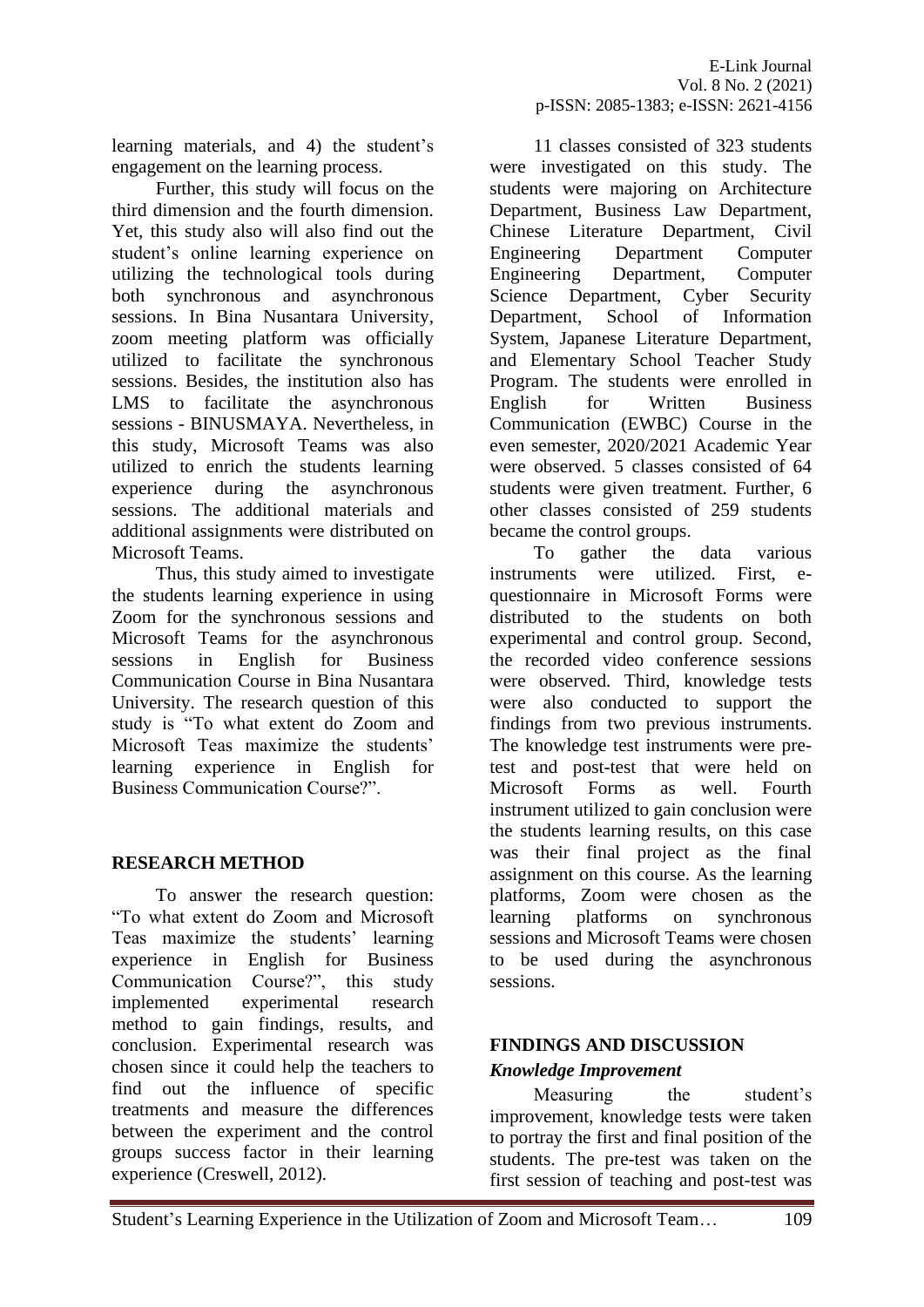taken after the teaching session done at the end of the semester. The result of the pretest and post-test on both groups can be seen on Table 1 below.

|                   |  |  | Table 1: Knowledge Test Improvement |  |  |
|-------------------|--|--|-------------------------------------|--|--|
| <b>Percentage</b> |  |  |                                     |  |  |

| Class          | Type of                      | Pre-  | Post- | Improvement |
|----------------|------------------------------|-------|-------|-------------|
| No             | group                        | test  | test  | (% )        |
|                |                              | Score | Score |             |
| $\mathbf{1}$   | Experiment                   | 67    | 78    | 16%         |
| $\overline{c}$ | group<br>Experiment<br>group | 70    | 76    | 9%          |
| 3              | Experiment                   | 71    | 74    | 4%          |
| 4              | group<br>Experiment          | 71    | 73    | 3%          |
| 5              | group<br>Experiment          | 68    | 75    | 10%         |
| 6              | group<br>Control             | 71    | 73    | 3%          |
| 7              | group<br>Control             | 71    | 77    | 8%          |
| 8              | group<br>Control             | 69    | 72    | 4%          |
| 9              | group<br>Control             | 70    | 76    | 9%          |
| 10             | group<br>Control             | 69    | 75    | 9%          |
| 11             | group<br>Control<br>group    | 69    | 72    | 4%          |

The result showed the experiment group made more improvement on the knowledge test than the control group. The highest improvement on knowledge test was 16% in Class 1 experiment group. The least improvement was 3% in Class 4 experiment group and Class 6 control group.

### *Learning Experience Dimension: Communication and Engagement*

This study examined the communication in the synchronous session while Zoom Meeting application was utilized. Both experiment and control groups were examined. The result shown in Figure 1 showed that the students in experiment groups were more active both written and spoken than the students in control group classes. Besides, the students in experiment groups were also participated better on class discussions.



# **Control Groups**



#### **Figure 1: Communication among Students in the Synchronous Session (Zoom)**

Further, from the Figure 1 above, the student's engagement in experiment groups was better than the students in control group. It can be seen from the percentage number when the students actively asking and answering the questions to their students in the classroom activities on Zoom session. While the students in control groups tended to less active with lower percentage.

Besides, Figure 2 below showed the communication between the teacher and the students during the synchronous session while Zoom Meeting application. The result also showed that the students in experiment groups were more active both written through chat room and spoken by unmute their speaker rather than the students in control group classes. Besides, the students in experiment groups were also participated better on class discussions.

#### **Experiment Groups**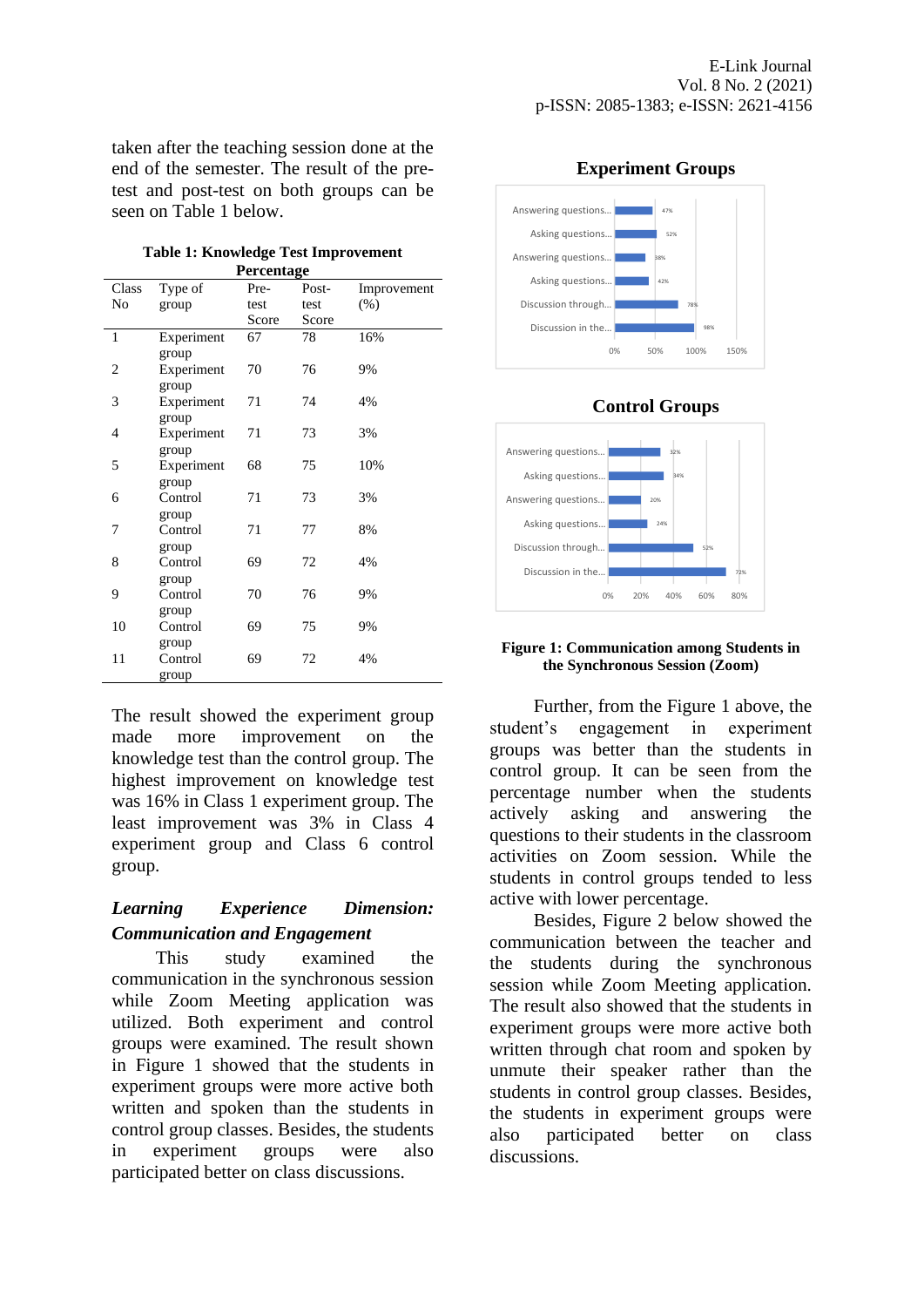





# **Control Groups**

#### **Figure 2: Communication between Teacher-Students in the Synchronous Session (Zoom)**

Further, Figure 2 also showed the students in experiment groups had better engagement than the students in control group. More students in experiment group actively engage in the discussion sessions provided by the teacher.

In the asynchronous session, only experiment group classes were given experience in utilizing Microsoft Teams. The control group classes were not given any experience in using Microsoft Teams. Yet, both groups had another communication and learning channels in the asynchronous session through Learning Management System (LMS) and LINE application. The LMS were utilized to distribute given assignments and other learning resources during the asynchronous session as well as provided discussion forum. Providing faster respond and fun communication for the students,

LINE application was utilized since this application provides stickers and features to send files that can be discussed in the group.



Interaction between Students and Teachers in Microsoft Teams

Agree



**Session (Microsoft Teams)**

Figure 3 showed that students in experiment group classes had positive experience in utilizing Microsoft Teams during the asynchronous sessions. Microsoft Teams enables the students to have active interaction during the asynchronous session both with the fellow students and the teacher in the class.

## *Learning Experience Dimension: technological tools utilization*

In utilizing the technological tools during the synchronous and asynchronous sessions, observation in the video learning and student's behavior during the asynchronous sessions were analyzed. The result showed that both students in experiment groups and control groups didn't have any difficulties in utilizing the technological tools. The technological tools exposed to the students were MIRO, Padlet, Quizizz, Microsoft Forms, OneDrive, Kahoot, Mentimeter, and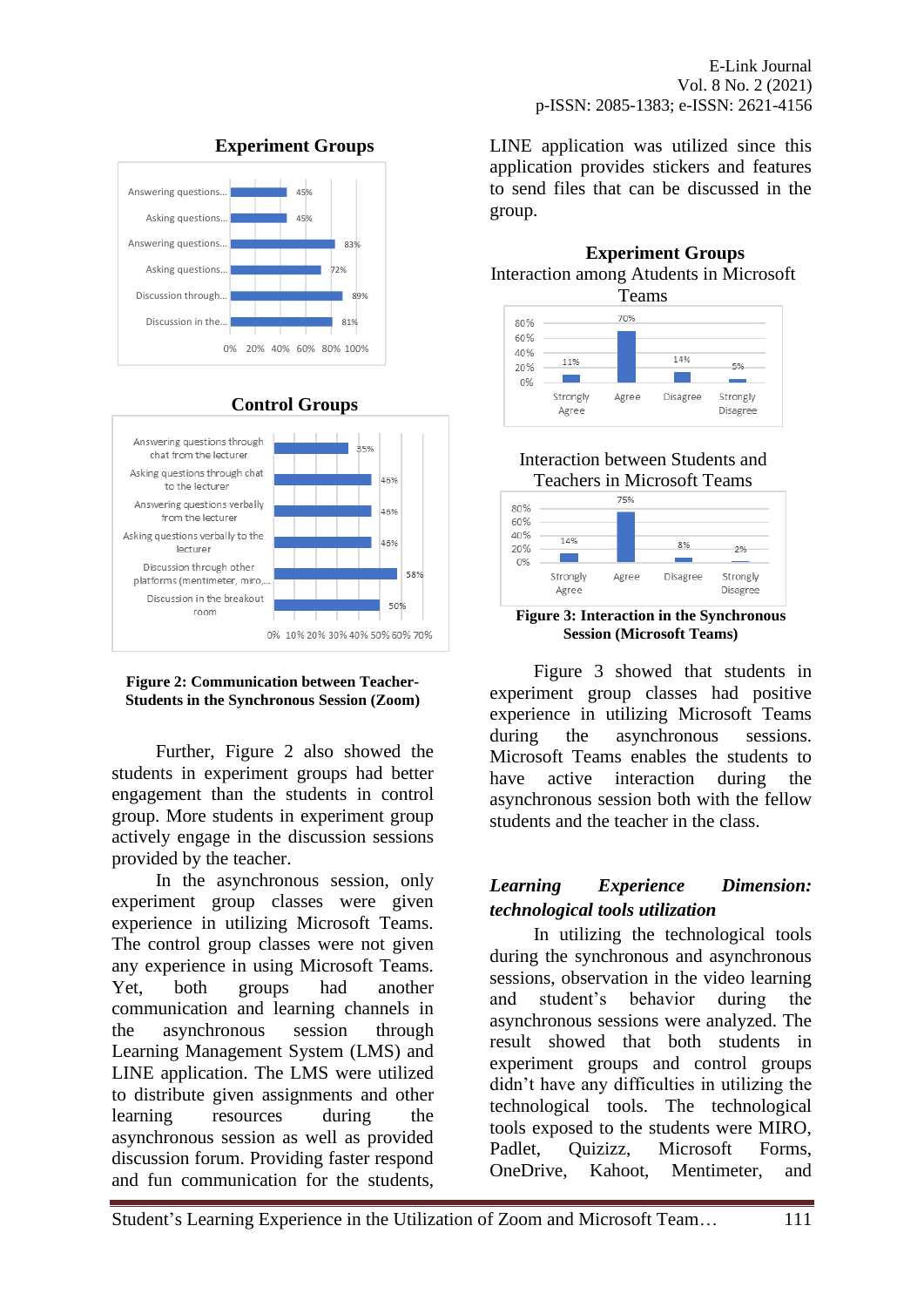Socrative. The students only needed adjustment when they were introduced to MIRO for the first time. But, in the second session of class, the students were already able to utilize the features available in MIRO well.

In the utilization of ZOOM, the students from experiment groups and control groups also found no difficulties. The group agreed that the user interface on ZOOM and Microsoft Teams was easy to follow. Yet, the group also agreed that the material in Microsoft Teams was easier to access and well-organized rather than the materials given in ZOOM during the inclass session. The students could look back and find the materials in Microsoft Teams whenever, wherever.

Figure 4 below showed students in both experiment and control groups learning experiences in utilizing Zoom during the synchronous sessions.



**Figure 4: Student's Learning Experience in Technology Utilization in Synchronous Sessions (Zoom)**

As shown in Figure 5, the students did not find any difficulties in utilizing Zoom application. Figure 5 also showed how Zoom helped the students experience

the learning to express their ideas, communicate their thought, and sharing their learning to the other students and the teacher.

As mentioned earlier, students in experiment group classes had positive experience during asynchronous session, table 6 below supported the statement by showing the students agreement on the extent Microsoft Teams could help improving their confidence before having the synchronous sessions. In the Microsoft Teams, the students were given learning resources such as reading materials, videos, and articles. The students also had quizzes and assignment in the Microsoft Teams before they have the synchronous sessions. The impact of this activities, the students could perform better in the synchronous session by having more discussion on certain cases and topics so that the teacher did not have to focus on theoretical things and the course could run more practice on the discussed language skills and topics.







**Figure 5: Microsoft Teams Utilization in Asynchronous Sessions**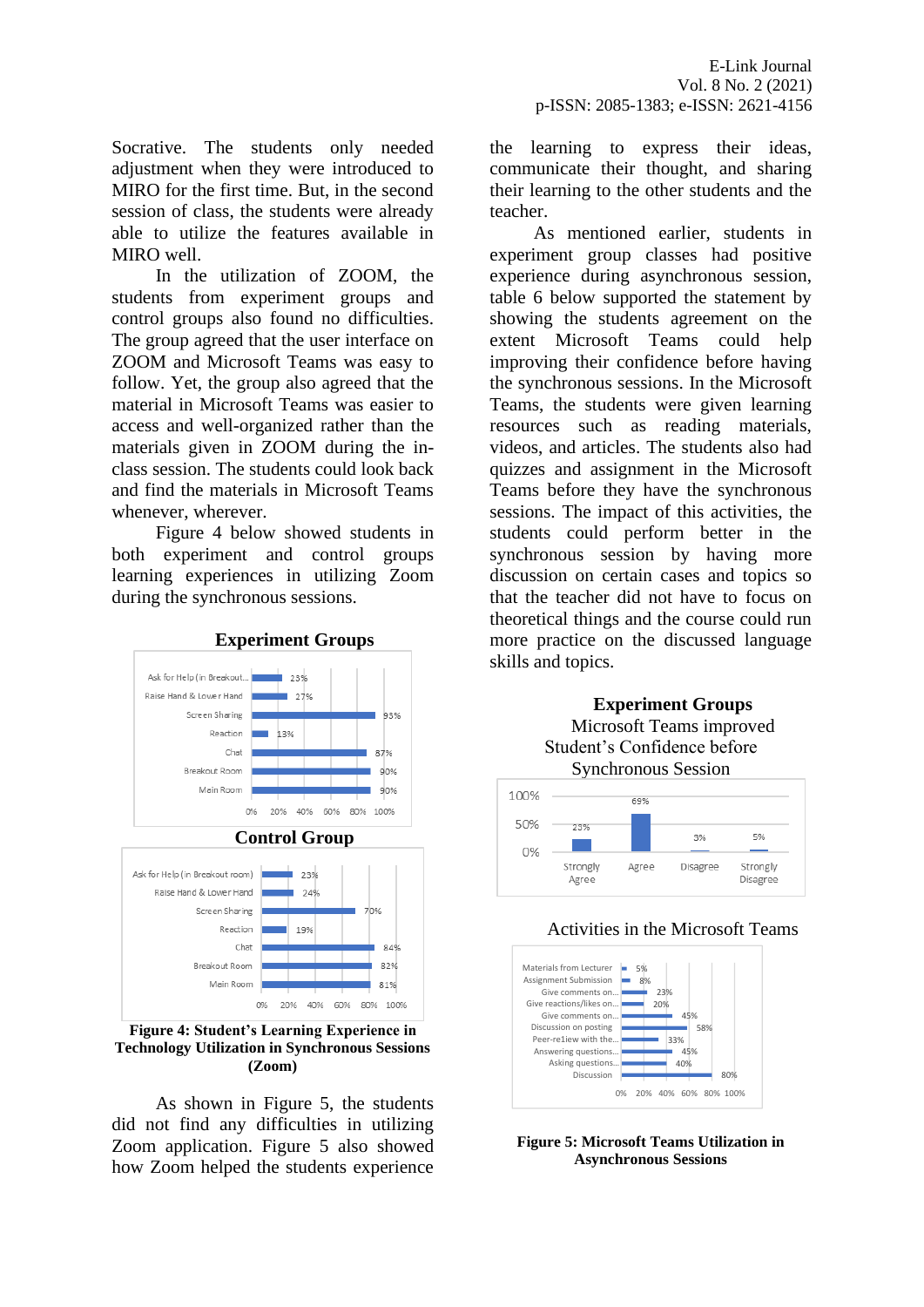Further, Table 6 also showed how the students in Experiment Group classes utilized Microsoft Teams in the asynchronous sessions. 80% of the students used Microsoft Teams to discuss the topics or given assignment in the asynchronous sessions. Yet, since learning materials assignments were also given in the Learning Management System (LMS), the students just needed to repost their work in Microsoft Teams. Besides, Microsoft Teams also provided reaction button that enable the students to react on the other's posts or opinion. This feature was suitable for the students who were digital native and loved to do simple thing to express their ideas and opinion.

From those discussion, it can be concluded that both groups had positive learning experience in utilizing the technological tools in the classroom both on synchronous and asynchronous sessions.

## **CONCLUSION AND SUGGESTION**

Based on the discussed findings and results, it can be concluded that students in experiment groups preferred spoken and direct communication than the control group. These findings could be associated to the situation that experiment group classes experienced discussion and interaction in Microsoft Teams before their synchronous sessions. So that the students in experiment group classes had more confident to discuss verbally in the synchronous sessions. The findings also showed both groups, experiment and control groups, had good learning engagement.

For the learning experience in technology utilization, the students in experiment group and control group classes didn't find any difficulties in operating the technologies applied in the synchronous sessions and asynchronous sessions. The students could operate the features available on Zoom, Microsoft

Teams, MIRO, Padlet, Quizizz, Microsoft Forms, OneDrive, Kahoot, Mentimeter, and Socrative well.

Further, this research only focuses on capturing the student's learning experience. It is suggested the future research to look closer on how the ZOOM and Microsoft Teams might influence the student's motivation in learning.

# **REFERENCES**

- Bouilheres, F., Thi, L., Ha, V., Mcdonald, S., & Nkhoma, C. 2020. *Defining student learning experience through blended learning*. 3049–3069.
- Chun, H. 2015. Enhancing Online Learning Experience : From Learners ' Perspective. *Procedia - Social and Behavioral Sciences*, *191*, 1002–1005. https://doi.org/10.1016/j.sbspro.2015 .04.403
- Creswell, J. W. 2012. Educational Research: Planning, Conducting, and Evaluating Quantitative and Qualitative Research. In *Pearson Education Inc.* (4th ed.). Pearson Education Inc.
- Engzell, P., Frey, A., & Verhagen, M. D. 202). *Learning loss due to school closures during the COVID-19 pandemic*. https://doi.org/10.1073/pnas.202237 6118/-/DCSupplemental.y
- Refaat, G., & Said, E. 2021. *How Did the COVID-19 Pandemic Affect Higher Education Learning Experience ? An Empirical Investigation of Learners ' Academic Performance at a University in a Developing Country*. *2021*.
- Selvanathan, M., Atikah, N., Hussin, M., Alyani, N., & Azazi, N. 2020.